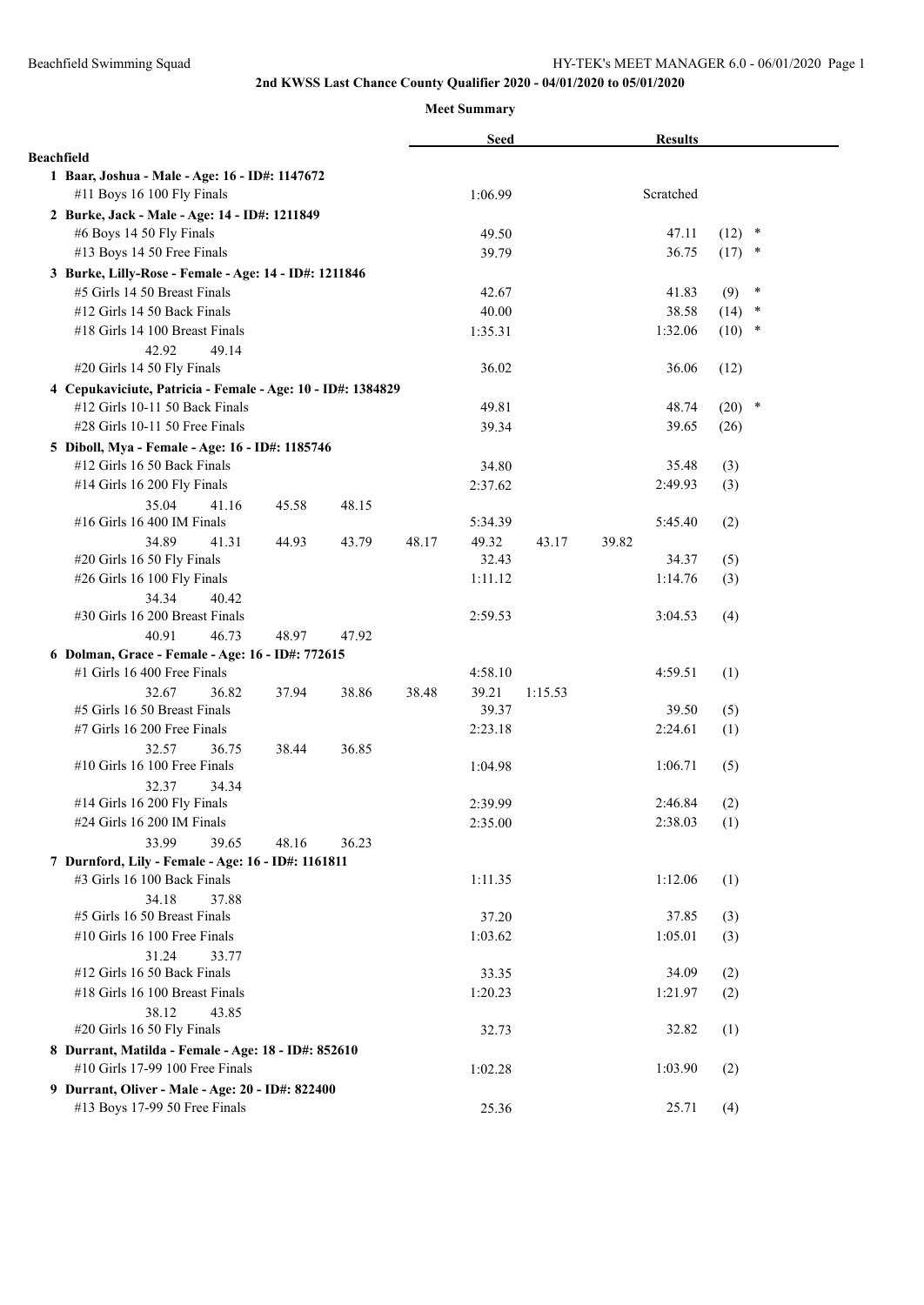## **2nd KWSS Last Chance County Qualifier 2020 - 04/01/2020 to 05/01/2020**

**Meet Summary**

|                   |                                                     |       |       |       | <b>Seed</b> |       | <b>Results</b> |         |               |  |
|-------------------|-----------------------------------------------------|-------|-------|-------|-------------|-------|----------------|---------|---------------|--|
| <b>Beachfield</b> |                                                     |       |       |       |             |       |                |         |               |  |
|                   | 10 Gosset, Samual - Male - Age: 13 - ID#: 1161818   |       |       |       |             |       |                |         |               |  |
|                   | #6 Boys 13 50 Fly Finals                            |       |       |       | 47.00       |       | Scratched      |         |               |  |
|                   | #13 Boys 13 50 Free Finals                          |       |       |       | 32.22       |       | Scratched      |         |               |  |
|                   | #21 Boys 13 50 Breast Finals                        |       |       |       | 48.40       |       | Scratched      |         |               |  |
|                   | #25 Boys 13 100 Free Finals                         |       |       |       | 1:15.53     |       | 1:18.98        | (16)    |               |  |
|                   | 36.33<br>42.65                                      |       |       |       |             |       |                |         |               |  |
|                   | #27 Boys 13 50 Back Finals                          |       |       |       | 38.61       |       | 41.76          | (19)    |               |  |
|                   | 11 Harris, Brandon - Male - Age: 17 - ID#: 729530   |       |       |       |             |       |                |         |               |  |
|                   | #4 Boys 17-99 100 Breast Finals                     |       |       |       | 1:07.92     |       | 1:07.78        | (1)     | $\ast$        |  |
|                   | 35.76<br>32.02                                      |       |       |       |             |       |                |         |               |  |
|                   | #8 Boys 17-99 200 Back Finals                       |       |       |       | 2:08.29     |       | 2:10.93        | (1)     |               |  |
|                   | 30.18<br>33.18                                      | 34.06 | 33.51 |       |             |       |                |         |               |  |
|                   | #9 Boys 17-99 200 IM Finals                         |       |       |       | 2:09.17     |       | 2:22.41        | (1)     |               |  |
|                   | 29.60<br>35.08<br>#13 Boys 17-99 50 Free Finals     | 41.29 | 36.44 |       | 25.15       |       | 25.13          | (2)     | $\ast$        |  |
|                   | #15 Boys 17-99 200 Breast Finals                    |       |       |       | 2:31.62     |       | <b>NS</b>      |         |               |  |
|                   | #21 Boys 17-99 50 Breast Finals                     |       |       |       | 30.76       |       | 31.09          | (1)     |               |  |
|                   | #23 Boys 17-99 200 Free Finals                      |       |       |       | 1:59.33     |       | 2:00.90        | (1)     |               |  |
|                   | 28.05<br>30.24                                      | 31.93 | 30.68 |       |             |       |                |         |               |  |
|                   | #25 Boys 17-99 100 Free Finals                      |       |       |       | 53.39       |       | 53.52          | (1)     |               |  |
|                   | 26.07<br>27.45                                      |       |       |       |             |       |                |         |               |  |
|                   | #27 Boys 17-99 50 Back Finals                       |       |       |       | 27.08       |       | 27.46          | (1)     |               |  |
|                   | 12 Harris, Connie - Female - Age: 11 - ID#: 1397880 |       |       |       |             |       |                |         |               |  |
|                   | $#28$ Girls 10-11 50 Free Finals                    |       |       |       | 43.53       |       | 39.10          | (24)    | $\ast$        |  |
|                   | 13 Harris, Faith - Female - Age: 13 - ID#: 1284281  |       |       |       |             |       |                |         |               |  |
|                   | #28 Girls 13 50 Free Finals                         |       |       |       | 31.03       |       | 30.89          | (5)     | $\ast$<br>-14 |  |
|                   | 14 King, Stephanie - Female - Age: 20 - ID#: 463946 |       |       |       |             |       |                |         |               |  |
|                   | #28 Girls 17-99 50 Free Finals                      |       |       |       | 30.36       |       | Scratched      |         |               |  |
|                   | 15 Marsh, Tarryn - Female - Age: 15 - ID#: 1211864  |       |       |       |             |       |                |         |               |  |
|                   | #28 Girls 15 50 Free Finals                         |       |       |       | 35.16       |       | Scratched      |         |               |  |
|                   | 16 Mitchell, Jodie - Female - Age: 22 - ID#: 310433 |       |       |       |             |       |                |         |               |  |
|                   | #12 Girls 17-99 50 Back Finals                      |       |       |       | 33.84       |       | Scratched      |         |               |  |
|                   | #20 Girls 17-99 50 Fly Finals                       |       |       |       | 30.38       |       | 31.01          | (1)     |               |  |
|                   | #28 Girls 17-99 50 Free Finals                      |       |       |       | 28.21       |       | 28.77          | (1)     | 20            |  |
|                   | 17 Mitchell, Kara - Female - Age: 13 - ID#: 1152319 |       |       |       |             |       |                |         |               |  |
|                   | #12 Girls 13 50 Back Finals                         |       |       |       | 36.21       |       | 36.45          | (5)     |               |  |
|                   | #20 Girls 13 50 Fly Finals                          |       |       |       | 37.16       |       | 37.91          | (6)     |               |  |
|                   | #28 Girls 13 50 Free Finals                         |       |       |       | 32.61       |       | 32.51          | (9)     | $*$ 9         |  |
|                   | 18 Moerman, Kayla - Female - Age: 14 - ID#: 1253917 |       |       |       |             |       |                |         |               |  |
|                   | #14 Girls 14 200 Fly Finals                         |       |       |       | 2:55.12     |       | 2:50.07        | (2)     | $\ast$        |  |
|                   | 36.45<br>42.57                                      | 46.02 | 45.03 |       |             |       |                |         |               |  |
|                   | #16 Girls 14 400 IM Finals                          |       |       |       | 6:23.05     |       | 5:47.33        | (1)     | $\ast$        |  |
|                   | 35.80<br>43.07                                      | 43.82 | 43.53 | 50.01 | 50.83       | 40.86 | 39.41          |         |               |  |
|                   | #20 Girls 14 50 Fly Finals                          |       |       |       | 32.79       |       | 33.16          | (3)     |               |  |
|                   | #22 Girls 14 200 Back Finals                        |       |       |       | 2:48.25     |       | 2:45.37        | (5)     | $\ast$        |  |
|                   | 39.58<br>41.56                                      | 42.39 | 41.84 |       |             |       |                |         |               |  |
|                   | #24 Girls 14 200 IM Finals                          |       |       |       | 2:42.30     |       | 2:43.61        | (8)     |               |  |
|                   | 34.58<br>42.66                                      | 49.23 | 37.14 |       |             |       |                |         |               |  |
|                   | #26 Girls 14 100 Fly Finals                         |       |       |       | 1:17.79     |       | 1:16.21        | (4)     | $\ast$        |  |
|                   | 37.58<br>38.63                                      |       |       |       |             |       |                |         |               |  |
|                   | #28 Girls 14 50 Free Finals                         |       |       |       | 32.46       |       | 32.46          | (19)    |               |  |
|                   | #30 Girls 14 200 Breast Finals                      |       |       |       | 3:11.17     |       | 3:06.71        | $(6)$ * |               |  |
|                   | 44.06<br>46.97                                      | 49.34 | 46.34 |       |             |       |                |         |               |  |